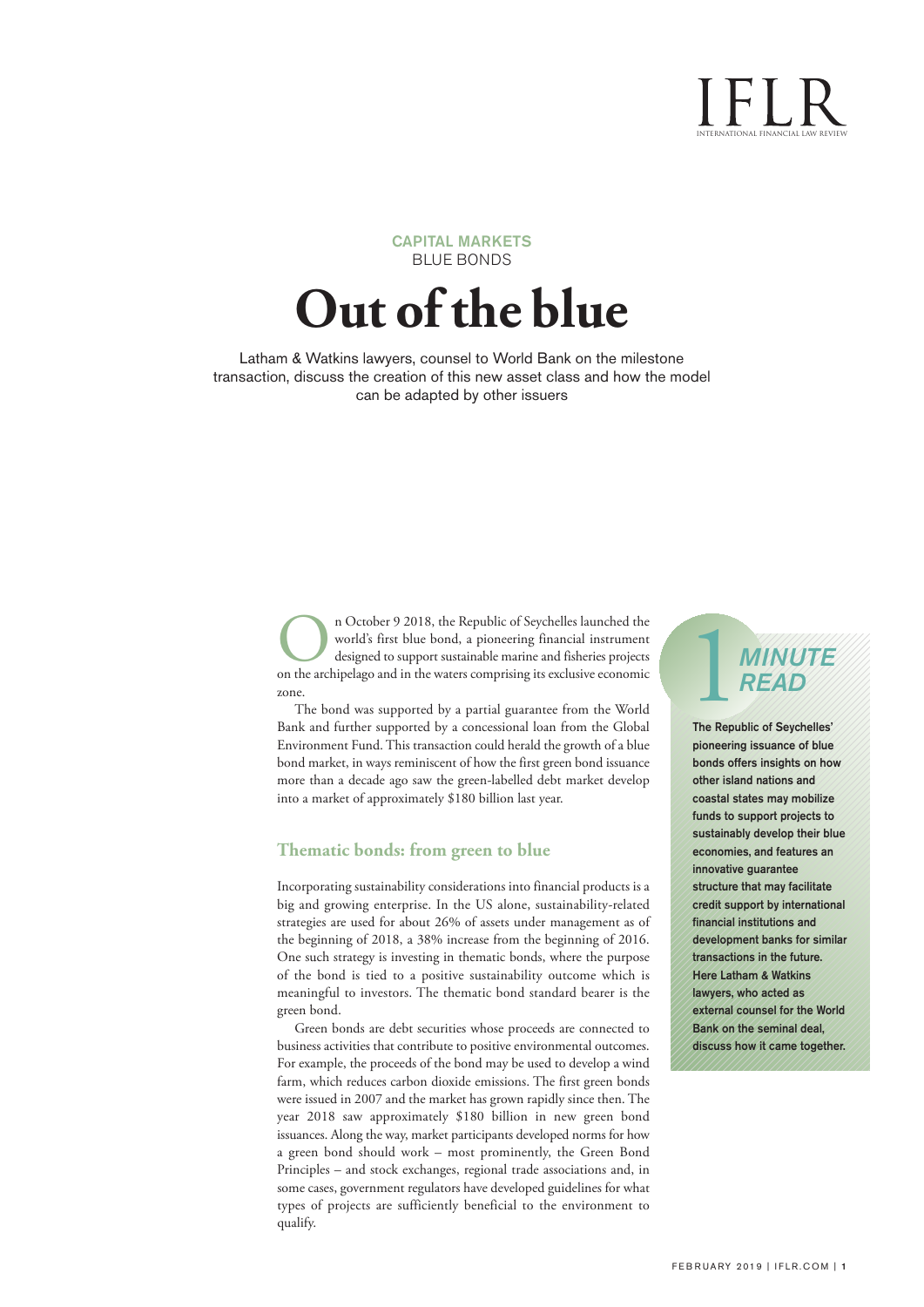The progress of the green bond market has helped provide momentum for other thematic finance products, such as social bonds, sustainability bonds (addressing both environmental and social priorities), bonds linked to the United Nations' Sustainable Development Goals, and loans of a similar variety. The Seychelles' blue bonds issuance was a significant addition to these types of thematic finance products.

The concept of a blue bond has existed, in theory, for several years, as a debt instrument issued to raise capital to finance marine and ocean-based projects that have positive environmental, economic and climate benefits. In practice, before the Seychelles' blue bond issuance, no other blue bonds had reached the market. The proceeds from this blue bond were specifically earmarked to pay for three components of a larger strategy to advance the blue economy of the Seychelles:

- *Expanded sustainable-use marine protected areas*: investments in planning, implementing and enforcing the planned expansion of areas within the Seychelles' exclusive economic zone subject to restrictions on fishing;
- *Improved governance of priority fisheries*: investments in finalising key fisheries management plans and building the institutional capacity to implement those plans; and
- *Sustainable development of the blue economy*: investments in developing greater value addition from the aquaculture, industrial, semi-industrial and artisanal fishing and processing sectors.

The Seychelles' blue bond broke new ground as a thematic financing expressly linked to the marine ecosystem and blue economy. The future will likely see other states and sub-state actors use blue bonds to pursue similar policy goals. Other issuers should feel confident in using blue bond proceeds to finance initiatives similar to those included in the Seychelles' blue bond

Depending on the size and type of placement, future issuances will likely tend to follow more closely the procedural guidelines applicable to the green bond market, which require disclosure on the use of proceeds, selection of projects and management of proceeds and post-issuance reporting. These guidelines were however less applicable to a relatively small private placement, as was the case with the Seychelles' blue bond. The recently issued SEK2 billion (\$219 million) blue bond from Nordic Investment Bank, in contrast, was issued under an existing environmental bond framework more closely following green bond norms.

Another way in which the Seychelles' blue bond may influence the future of thematic financings is that it addressed both environmental objectives and the resulting unintended social consequences. The Seychelles would have broken no new ground by using a green bond to finance components one: expanding sustainable-use marine protected areas; and two: improving governance of priority fisheries. The Green Bond Principles include in their nonexhaustive list of eligible project categories 'environmentally sustainable fishery and aquaculture' and 'aquatic biodiversity conservation'.

However, by including component three, the sustainable development of the blue economy, the Seychelles acknowledged that although restricting fishing activities was necessary to preserve the long-term viability of their economy, it would negatively affect the livelihood of the people no longer allowed to engage in such activities.

Component three was expressly justified as a means to help compensate fishers for any reduced access to the resource from the implementation of components one and two. The projects meant to help those fishers, which include developing ports and valueadded industrial processes, do not fit neatly with preconceived notions of green or

### **Otherissuersshould feel confident in using blue** bond proceeds to finance initiatives **similarto these**

framework, which was established in cooperation with one of the most highlyrespected development finance institutions, the World Bank.

sustainability bonds. The Seychelles' decision to still include such projects demonstrated a more holistic approach to its overall goal of a sustainable blue economy.

This aspect of the Seychelles' blue bond is noteworthy given the recent protests in France in response to the unintended social effects of the government's environmental policies.

#### **An innovative structure in bond guarantees**

A second innovative aspect of the Seychelles' blue bond issuance involved the World Bank's partial guarantee. The World Bank developed a structure, which we will call the Good Actor Regime, to determine whether payments under the guarantee would be permitted under World Bank policy guidelines.Through that structure, the World Bank was able to retain customary safeguards despite the bonds trading in a manner that is generally not conducive to knowing the identity of the guarantees' beneficiaries.

Like many international finance institutions and development banks, the World Bank follows strict know-yourcustomer (KYC) policies designed, among other things, to safeguard its reputation and to prevent the bank from being used, intentionally or unintentionally, by criminal elements for money laundering activities or other nefarious purposes.

In traditional loan guarantees, these policies include restrictions on the transfer of the underlying loan without the World Bank's knowledge of the identity of the transferee and, in certain cases, consent over such transfer. This protects the World Bank from transfers of its guarantees' right to payment to transferees that, for example, are the subject of sanctions in applicable jurisdictions.

However, in the case of the Seychelles' blue bonds, the identity of beneficial owners of the bonds could become unknown from time to time, because the bonds are intended to be freely tradeable through electronic clearing systems. As a result, the World Bank needed to devise an innovative solution to retain its customary restrictions on the transfer of obligations that it guarantees.

The solution, under the Good Actor Regime, is that upon transfer of the bonds, the guarantees' effectiveness becomes conditioned on the transferee's certification to the World Bank that it qualifies as a good actor. Failure to deliver such certification results in the suspension of that transferees' rights to collect payment under the guarantee. The World Bank thus retains its customary protections against the possibility of having to make payments under its guarantee to holders